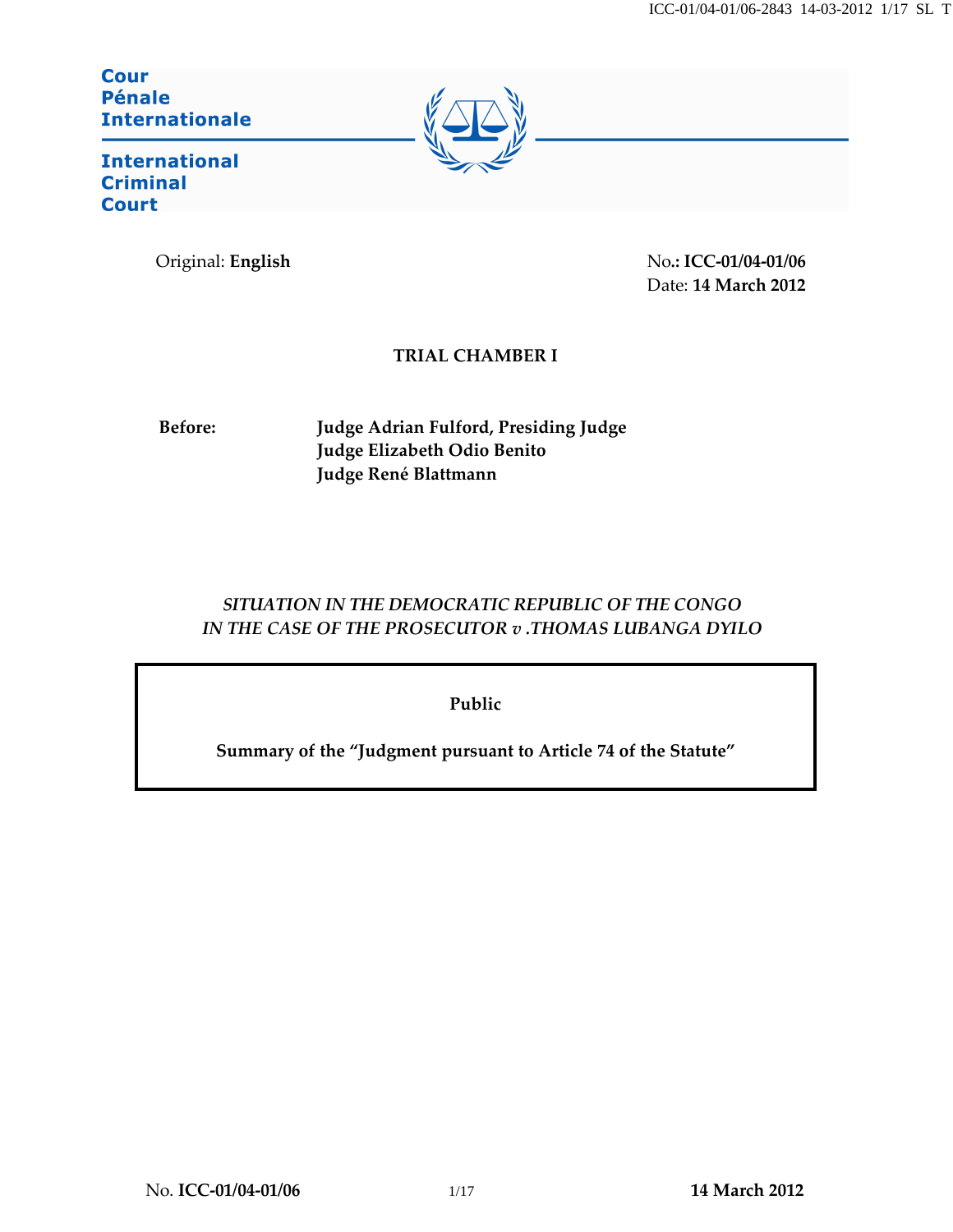Decision/Order/Judgment to be notified in accordance with Regulation 31 of the Regulations of the Court to:

| The Office of the Prosecutor                                                                                                                                             | <b>Counsel for the Defence</b>                                  |
|--------------------------------------------------------------------------------------------------------------------------------------------------------------------------|-----------------------------------------------------------------|
| Mr Luis Moreno Ocampo                                                                                                                                                    | Ms Catherine Mabille                                            |
| Ms Fatou Bensouda                                                                                                                                                        | Mr Jean-Marie Biju Duval                                        |
| <b>Legal Representatives of the Victims</b><br>Mr Luc Walleyn<br>Mr Franck Mulenda<br>Ms Carine Bapita Buyangandu<br>Mr Joseph Keta Orwinyo<br>Mr Paul Kabongo Tshibangu | <b>Legal Representatives of the Applicants</b>                  |
| <b>Unrepresented Victims</b>                                                                                                                                             | <b>Unrepresented Applicants for</b><br>Participation/Reparation |
| The Office of Public Counsel for<br><b>Victims</b><br>Ms Paolina Massida                                                                                                 | The Office of Public Counsel for the<br>Defence                 |
| <b>States Representatives</b>                                                                                                                                            | <b>Amicus Curiae</b>                                            |
| <b>REGISTRY</b>                                                                                                                                                          |                                                                 |
| Registrar                                                                                                                                                                | <b>Defence Support Section</b>                                  |
| Ms Silvana Arbia                                                                                                                                                         |                                                                 |
| <b>Victims and Witnesses Unit</b>                                                                                                                                        | <b>Detention Section</b>                                        |
| <b>Victims Participation and Reparations</b><br><b>Section</b>                                                                                                           | Other                                                           |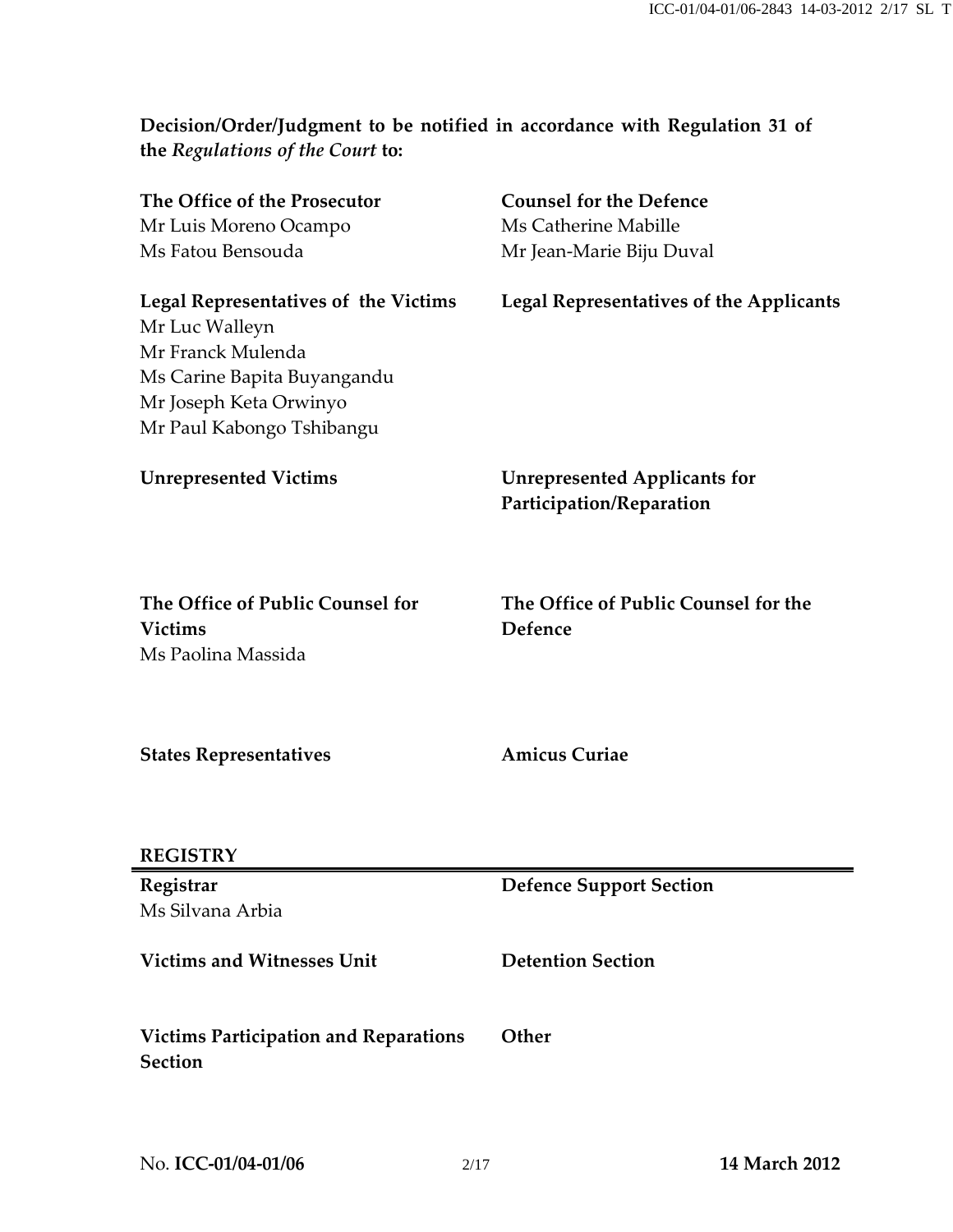Trial Chamber I ("Trial Chamber" or "Chamber") of the International Criminal Court ("Court" or "ICC"), in the case of Prosecutor v. Thomas Lubanga Dyilo ("Lubanga case"), issues the following Summary of the "Judgment pursuant to Article 74 of the Statute":

### A. Introduction

1. This is the summary of the Chamber's Judgment under Article 74 of the Rome Statute as to whether the Prosecutor has proved the guilt of the accused.

#### B. Charges against the accused

2. On 29 January 2007 the Pre-Trial Chamber issued its Decision on the Confirmation of Charges. The Pre-Trial Chamber confirmed that there was sufficient evidence to establish substantial grounds to believe that:

> Thomas Lubanga Dyilo is responsible, as co-perpetrator, for the charges of enlisting and conscripting children under the age of fifteen years into the FPLC and using them to participate actively in hostilities within the meaning of articles  $8(2)(b)(xxx)$  and  $25(3)(a)$  of the Statute from early September 2002 to 2 June 2003.

Additionally, the Pre-Trial Chamber confirmed that there was sufficient evidence to establish substantial grounds to believe that:

Thomas Lubanga Dyilo is responsible, as co-perpetrator, for the charges of enlisting and conscripting children under the age of fifteen years into the FPLC and using them to participate actively in hostilities within the meaning of articles  $8(2)(e)(vi)$  and  $25(3)(a)$  of the Statute from 2 June to 13 August 2003.

## C. Jurisdiction

3. Pursuant to Article 19 of the Statute, the "Court shall satisfy itself that it has jurisdiction in any case brought before it." The Democratic Republic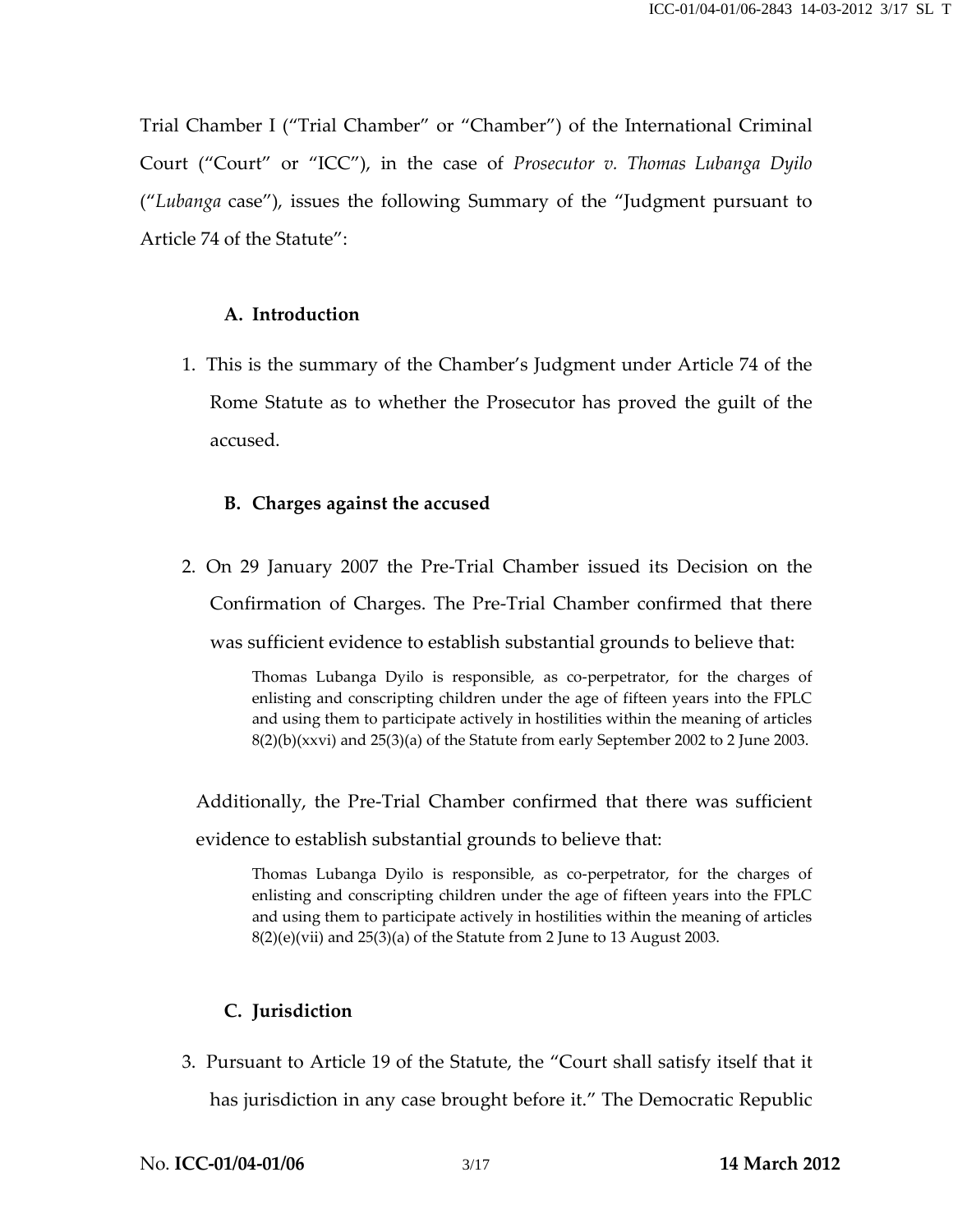of the Congo ("DRC") became a State party on 11 April 2002 and, pursuant to Article 14 of the Statute, President Kabila referred the situation in the DRC to the Prosecutor in March 2004. Pre-Trial Chamber I concluded that the case falls within the Court's jurisdiction, and the Appeals Chamber confirmed the Pre-Trial Chamber's Decision on the accused's challenge to the jurisdiction of the Court. The personal, temporal, territorial and subject-matter elements that are relevant to the Court's jurisdiction have not altered since the Decision on the Confirmation of the Charges, and the issue has not been raised by the parties or any State before the Trial Chamber.

#### D. Brief case history

- 4. The first status conference before the Trial Chamber was held on 4 September 2007, and thereafter there were 54 status conferences prior to the commencement of the trial. The following is a summary of the main procedural events which had a significant impact on the course of the proceedings.
- 5. The trial was stayed twice as a consequence of disclosure issues. The first stay was imposed by the Chamber on 13 June 2008, and it was lifted on 18 November 2008. A second stay was imposed on 8 July 2010. The presentation of evidence resumed on 25 October 2010.
- 6. The parties and the legal representatives of victims made their opening statements on 26 and 27 January 2009. The prosecution called its first witness on 28 January 2009. The prosecution's oral evidence concluded on 14 July 2009.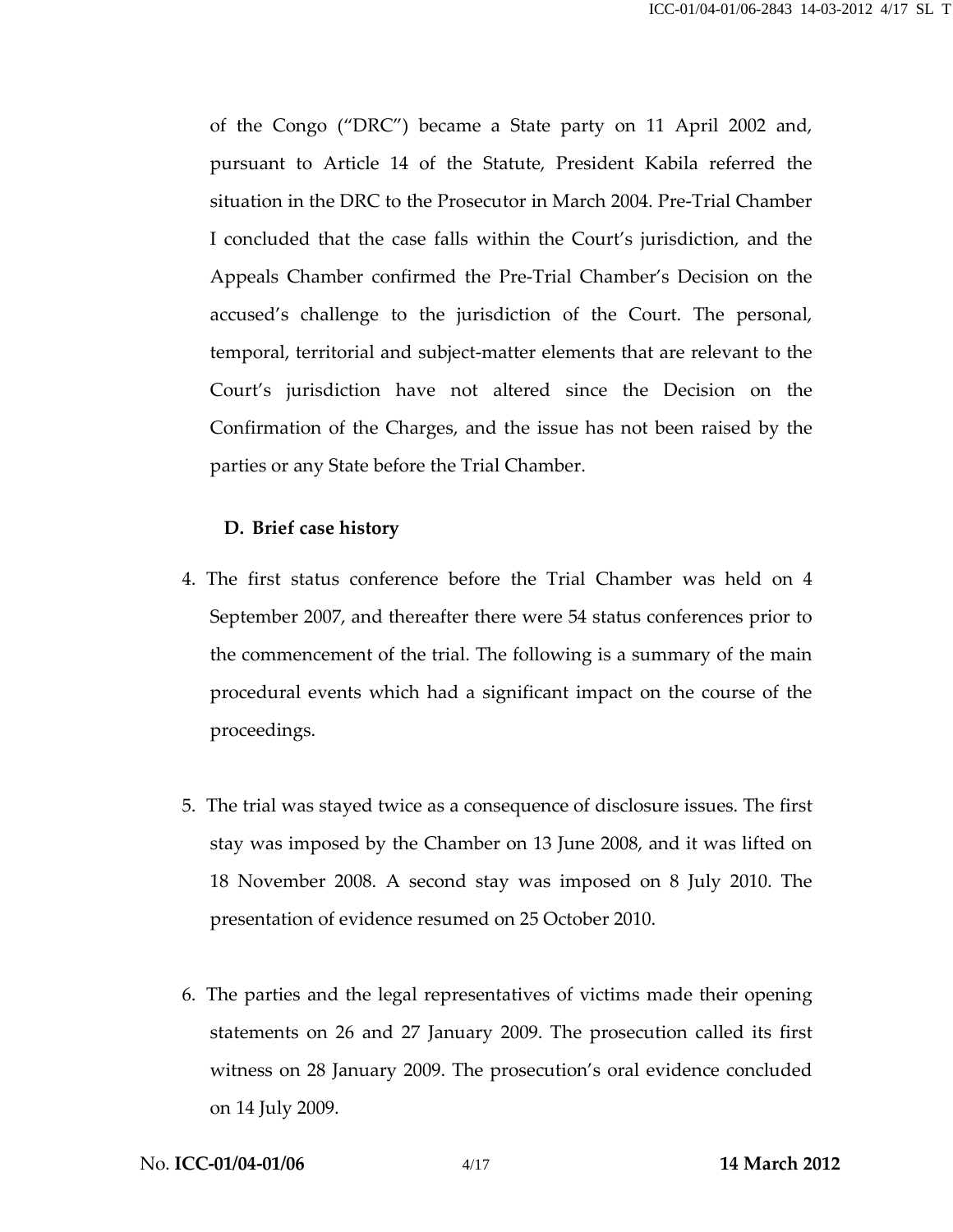- 7. On 3 September 2009, the Chamber adjourned the presentation of evidence pending an interlocutory appeal. The Appeals Chamber issued its judgment on the matter on 8 December 2009 and the evidence resumed on 7 January 2010.
- 8. The defence presented a bifurcated case. In the first part the defence in essence called into question the testimony of all the prosecution's child soldier witnesses, a process that included the presentation of rebuttal witnesses by the prosecution. On 10 December 2010, the defence filed an application seeking a permanent stay of the proceedings. The Chamber issued a Decision dismissing the defence application on 23 February 2011.
- 9. The second part of the defence evidence was introduced thereafter and on 20 May 2011 the presentation of evidence formally closed.
- 10.The Trial Chamber heard 67 witnesses, and there were 204 days of hearings. The prosecution called 36 witnesses, including 3 experts, and the defence called 24 witnesses. Three victims were called as witnesses following a request from their legal representatives. Additionally, the Chamber called four experts. The prosecution submitted 368 items of evidence, the defence 992, and the legal representatives 13 (1373 in total). In addition to the written submissions, the oral closing arguments of the parties and participants were heard on 25 and 26 August 2011. Since 6 June 2007, when the record of the case was transmitted to the Trial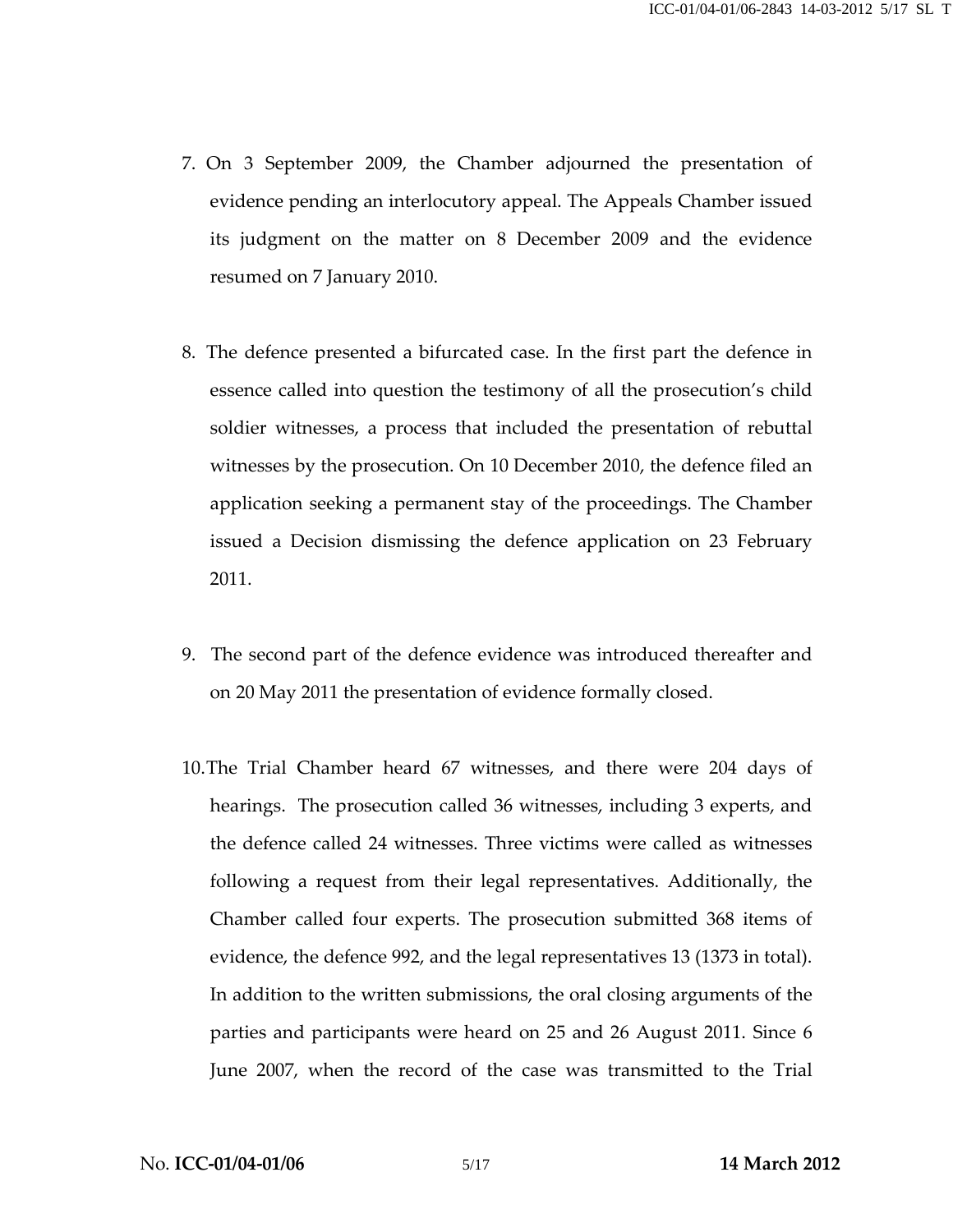Chamber, the Chamber has delivered 275 written decisions and orders and 347 oral decisions.

- 11.In accordance with Article 68(3) of the Statute, victims have participated in the case, and in particular they have applied to introduce evidence, they have questioned witnesses and they have advanced written and oral submissions with the leave of the Chamber and with the assistance of their legal representatives. The total number of individual victims authorised to participate in the proceedings is 129 (34 female and 95 male victims).
- 12.At the request of the accused and in accordance with Article 76(2) of the Statute, the Chamber in an oral Decision ruled that there would be a separate sentencing hearing if the accused is convicted.

### E. Factual overview

- 13.The Trial Chamber heard the testimony of several expert witnesses and it reviewed documentary evidence that relates to the existence of an interethnic conflict in Ituri between 1999 and 2003.
- 14.Against this background, the Union des Patriotes Congolais ("UPC") was created on 15 September 2000. Although Thomas Lubanga was one of the UPC's founding members and its President from the outset, the nature of the group when it was created is a matter of dispute in this case. These topics are analysed in greater detail below when the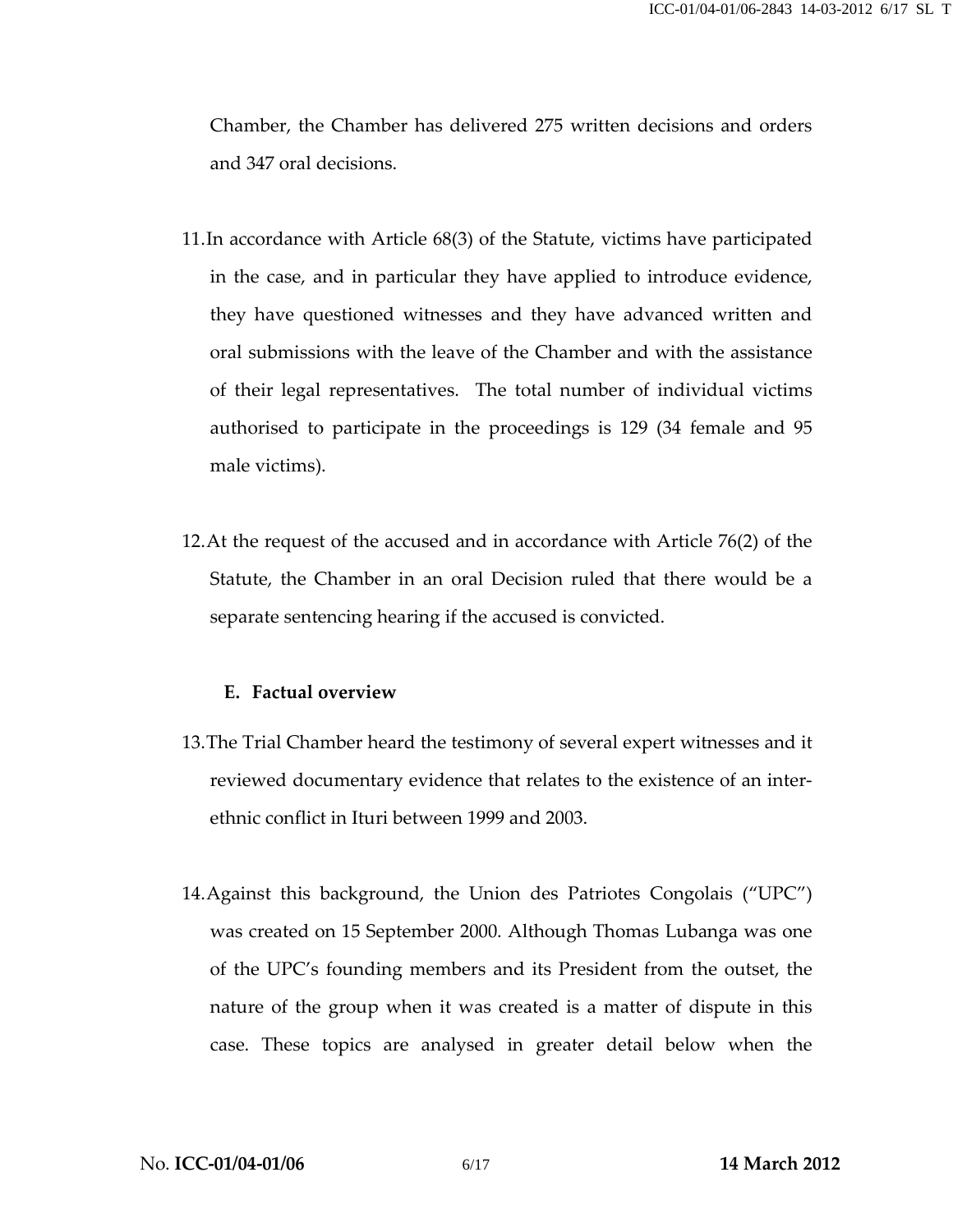Chamber deals with the individual criminal responsibility of the accused.

15.The UPC and its military wing, the Force Patriotique pour la Libération du Congo ("FPLC"), took power in Ituri in September 2002.

#### F. The Burden and Standard of Proof

16.Under Article 66 of the Statute, the accused is presumed to be innocent until the Prosecutor has proved his guilt. For a conviction, each element of the crime charged must be established "beyond reasonable doubt".

#### G. Intermediaries

- 17.An issue that occupied the Chamber for a significant part of this trial concerned the use by the prosecution of local intermediaries in the DRC. The Chamber is of the view that the prosecution should not have delegated its investigative responsibilities to the intermediaries as analysed in the judgment, notwithstanding the extensive security difficulties that it faced. A series of witnesses have been called during this trial whose evidence, as a result of the essentially unsupervised actions of three of the principal intermediaries, cannot safely be relied on.
- 18.The Chamber spent a considerable period of time investigating the circumstances of a substantial number of individuals whose evidence was, at least in part, inaccurate or dishonest. The prosecution's negligence in failing to verify and scrutinise this material sufficiently before it was introduced led to significant expenditure on the part of the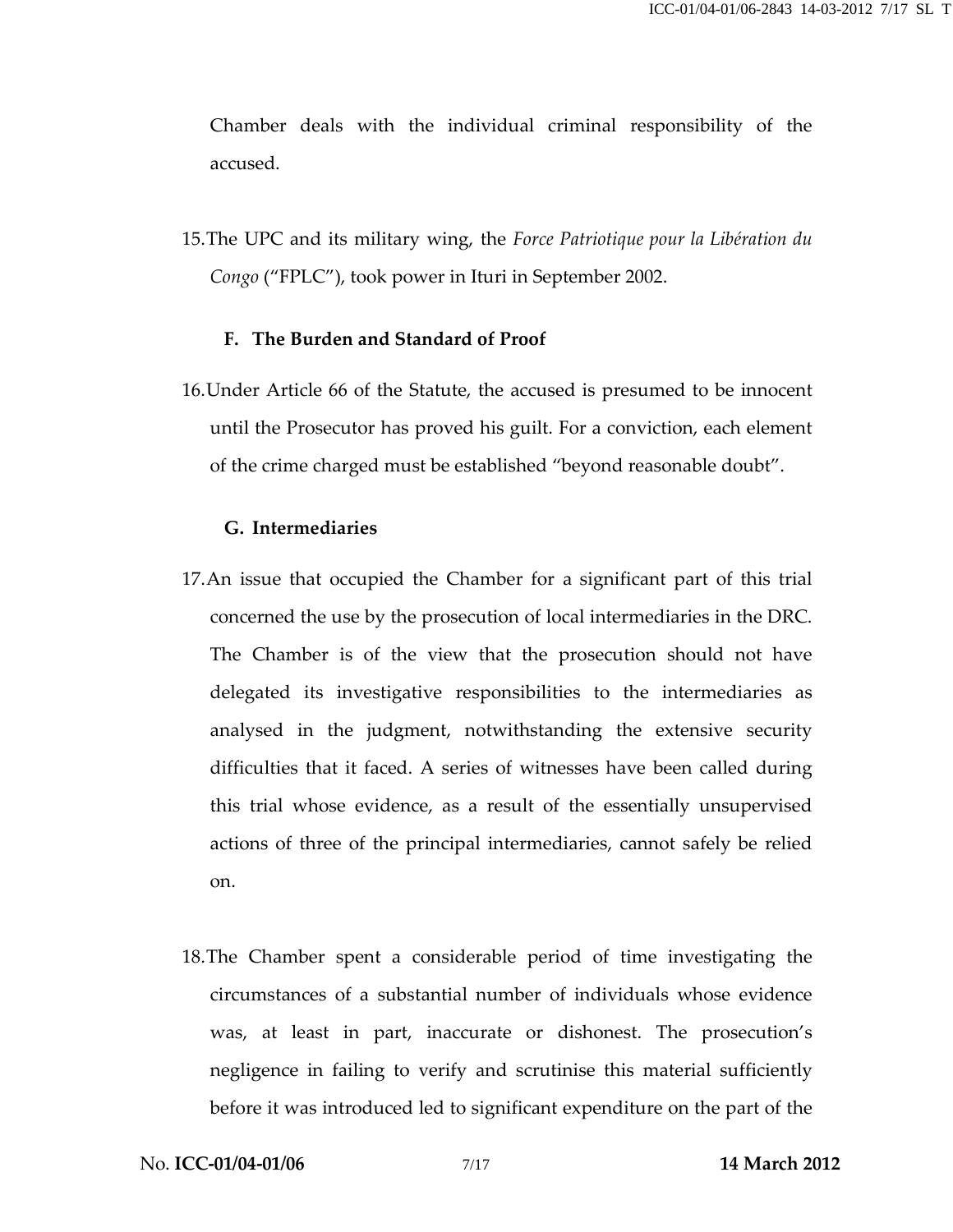Court. An additional consequence of the lack of proper oversight of the intermediaries is that they were potentially able to take advantage of the witnesses they contacted. Irrespective of the Chamber's conclusions regarding the credibility and reliability of the alleged former child soldier witnesses, given their youth and likely exposure to conflict, they were vulnerable to manipulation.

- 19. The Chamber has withdrawn the right of six dual status witnesses to participate in the proceedings, as a result of the Chamber's conclusions as to the reliability and accuracy of these witnesses.
- 20.Likewise, the Chamber has not relied on the testimony of the three victims who testified in Court (a/0225/06, a/0229/06, and a/0270/07), because their accounts are unreliable. Given the material doubts that exist as to the identities of two of these individuals, which inevitably affect the evidence of the third, the Chamber decided to withdraw the permission originally granted to them to participate as victims.
- 21.The Chamber has concluded that there is a risk that intermediaries P-0143, P-316 and P-321 persuaded, encouraged, or assisted witnesses to give false evidence. These individuals may have committed crimes under Article 70 of the Statute. Pursuant to Rule 165 of the Rules, the responsibility to initiate and conduct investigations in these circumstances lies with the prosecution. Investigations can be initiated on the basis of information communicated by a Chamber or any reliable source. The Chamber communicates the relevant information to the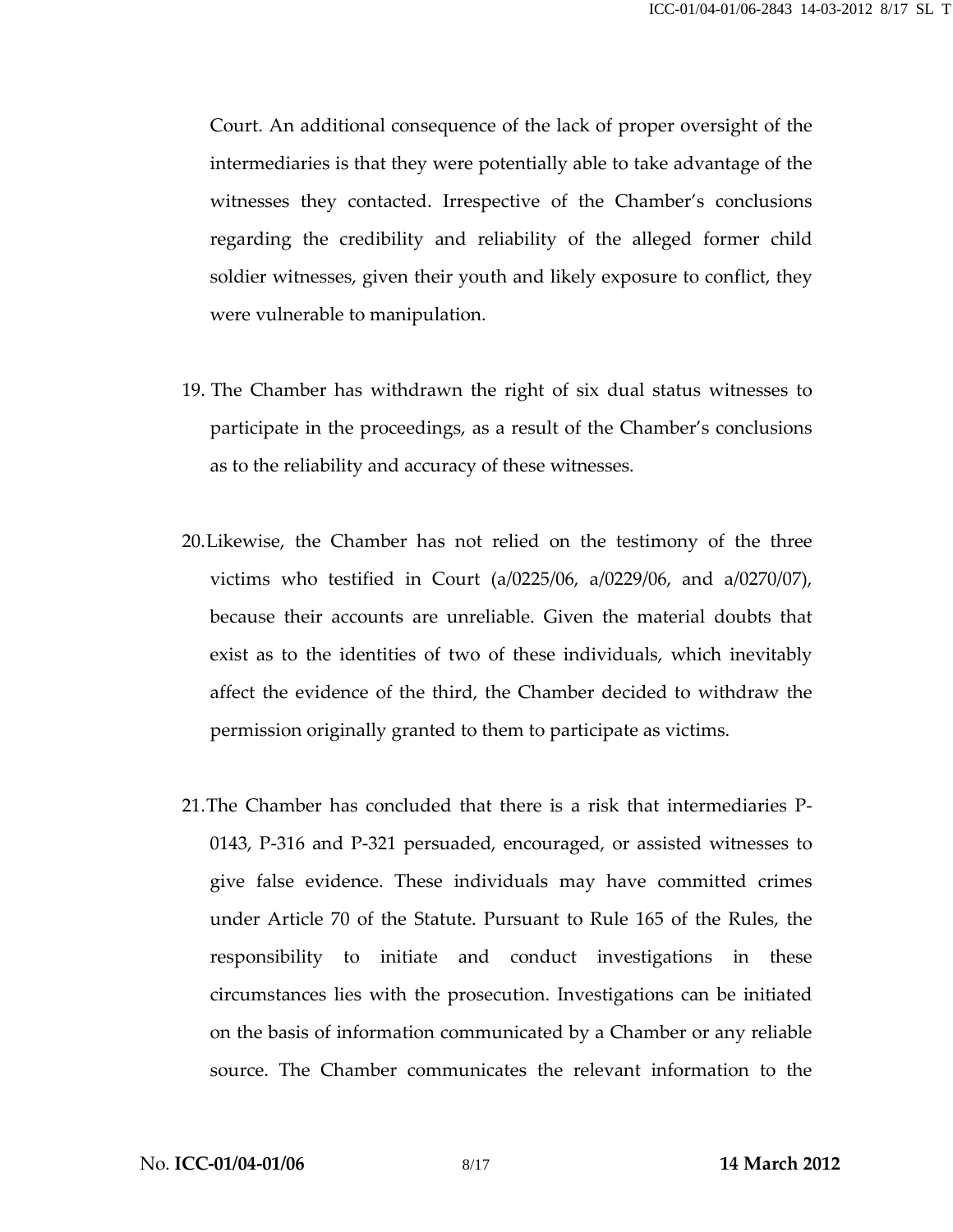OTP, and the Prosecutor should ensure that the risk of a conflict of interest is avoided for the purposes of any investigation.

## H. Armed conflict and its nature

22.Although the Pre-Trial Chamber in its Confirmation of Charges Decision determined that for part of the relevant period the conflict was international in character, the Chamber concludes that the UPC/FPLC, as an organised armed group, was involved in an internal armed conflict against the Armée Populaire Congolaise ("APC") and other Lendu militias, including the Force de Résistance Patriotique en Ituri ("FRPI"), between September 2002 and 13 August 2003. Accordingly, applying Regulation 55 of the Regulations of the Court, the Chamber has changed the legal characterisation of the facts to the extent that the armed conflict relevant to the charges was non-international in character.

### I. Legal definition of conscription, enlistment and use

- 23. The charges against the accused include three distinct criminal acts. The Chamber has concluded that the crimes of conscription and enlistment are committed at the moment a child under the age of 15 is enrolled into or joins an armed force or group, with or without compulsion. These offences are continuous in nature. They end only when the child reaches 15 years of age or leaves the force or group.
- 24. As regards the offence of using children under the age of 15 to participate actively in hostilities, the Chamber has concluded that this includes a wide range of activities, from those children on the front line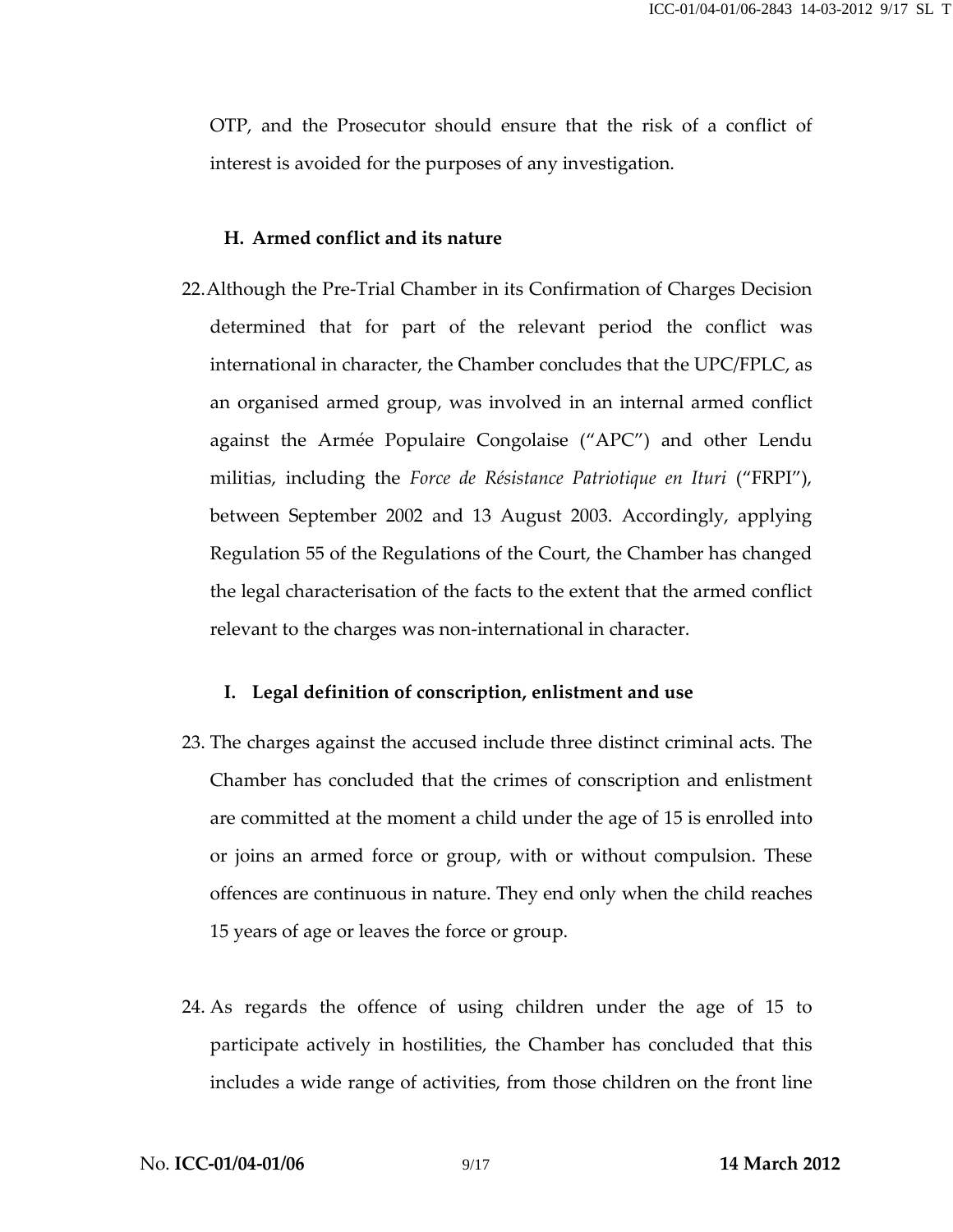(who participate directly) through to the boys or girls who are involved in a myriad of roles that support the combatants. All of these activities, which cover either direct or indirect participation, have an underlying common feature: the child concerned is, at the very least, a potential target. The decisive factor, therefore, in deciding if an "indirect" role is to be treated as active participation in hostilities is whether the support provided by the child to the combatants exposed him or her to real danger as a potential target. In the judgment of the Chamber these combined factors – the child's support and this level of consequential risk – mean that although absent from the immediate scene of the hostilities, the individual was nonetheless actively involved in them.

## J. The facts relating to the conscription and enlistment of children under the age of 15 and using them to participate actively in the hostilities

- 25. It is alleged that the accused, jointly with others, conscripted and enlisted children under the age of 15 years into the armed group of the UPC/FPLC and that he used them to participate actively in hostilities between 1 September 2002 and 13 August 2003.
- 26. The Chamber has concluded that the UPC/FPLC was an armed group.
- 27. The Chamber finds that between 1 September 2002 and 13 August 2003, the armed wing of the UPC/FPLC was responsible for the widespread recruitment of young people, including children under the age of 15, on an enforced as well as a "voluntary" basis.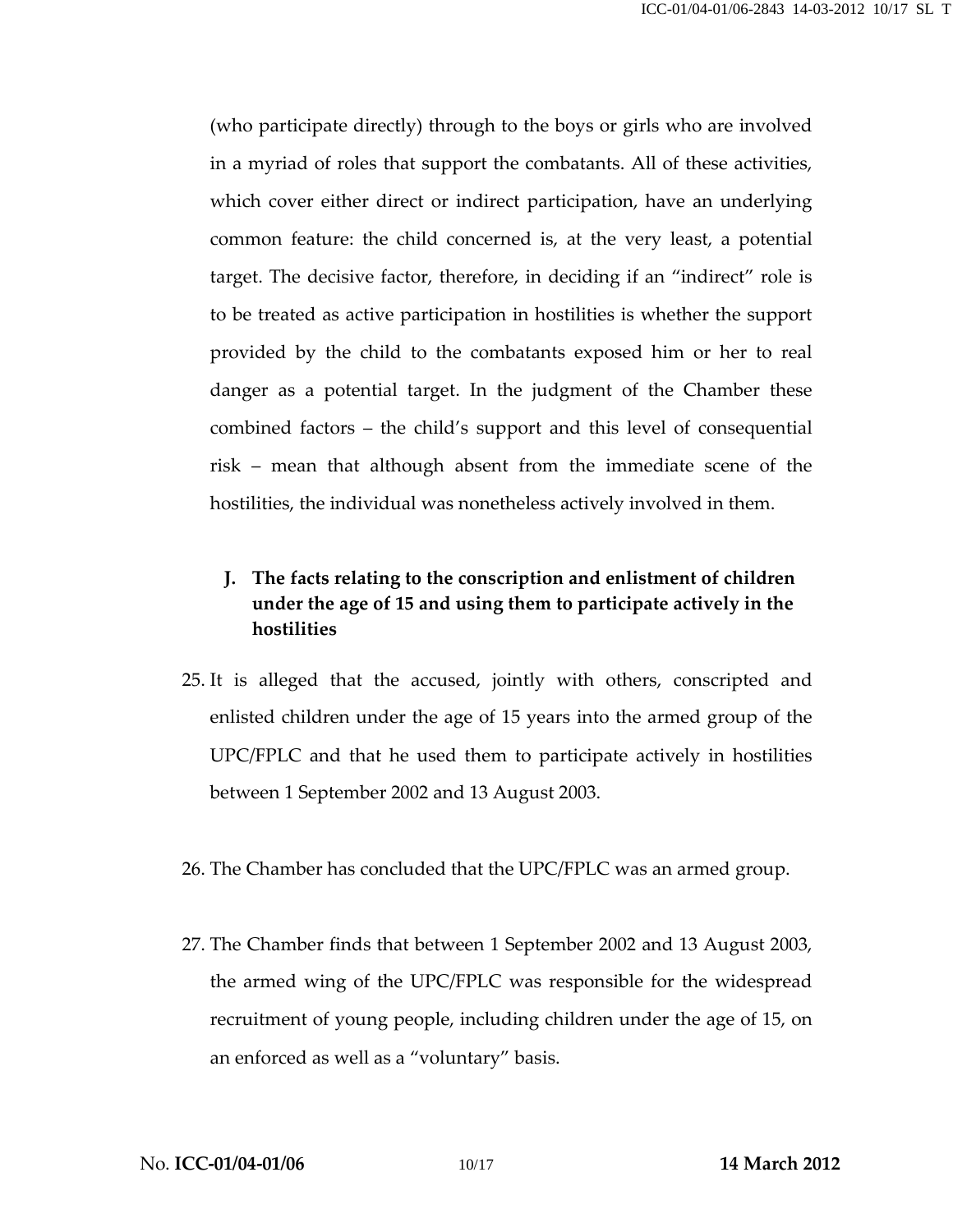- 28. Multiple witnesses testified credibly and reliably that children under 15 were "voluntarily" or forcibly recruited into the UPC/FPLC and sent to either the headquarters of the UPC/FPLC in Bunia or its military training camps, including at Rwampara, Mandro, and Mongbwalu. Video evidence clearly shows recruits under the age of 15 in the Rwampara camp.
- 29. The evidence demonstrates that children in the military camps endured harsh training regimes and were subjected to a variety of severe punishments. The evidence also establishes that children, mainly girls, were used by UPC/FPLC commanders to carry out domestic work. The Trial Chamber heard evidence from witnesses that girl soldiers were subjected to sexual violence and rape. Witnesses specifically referred to girls under the age of 15 who were subjected to sexual violence by UPC/FPLC commanders. Sexual violence does not form part of the charges against the accused, and the Chamber has not made any findings of fact on the issue, particularly as to whether responsibility is to be attributed to the accused.
- 30. The evidence has established beyond reasonable doubt that children under the age of 15 were conscripted and enlisted into the UPC/FPLC forces between 1 September 2002 and 13 August 2003.
- 31. The testimony of multiple witnesses and the documentary evidence have demonstrated that children under the age of 15 were within the ranks of the UPC/FPLC between 1 September 2002 and 13 August 2003. The evidence proves that children were deployed as soldiers in Bunia,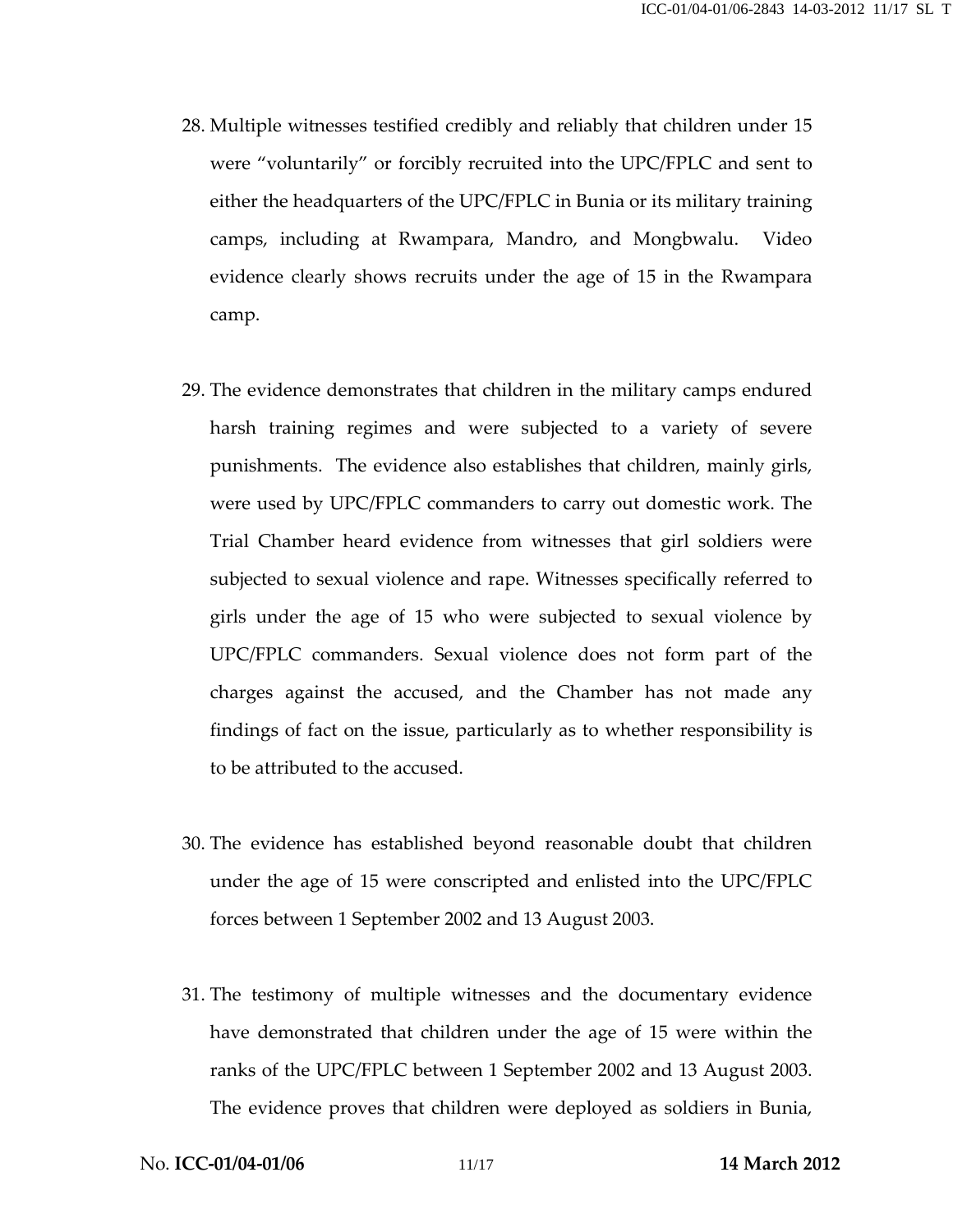Tchomia, Kasenyi, Bogoro and elsewhere, and they took part in fighting, including at Kobu, Songolo and Mongbwalu. It has been established that the UPC/FPLC used children under the age of 15 as military guards. The evidence reveals that a special "Kadogo Unit" was formed, which was comprised principally of children under the age of 15. The evidence of various witnesses, as well as video footage, demonstrates that commanders in the UPC/FPLC frequently used children under the age of 15 as bodyguards. The accounts of several witnesses, along with the video evidence, clearly prove that children under the age of 15 acted as bodyguards or served within the presidential guard of Mr Lubanga.

32. In all the circumstances, the evidence has established beyond reasonable doubt that children under the age of 15 were used by the UPC/FPLC to participate actively in hostilities between 1 September 2002 and 13 August 2003.

#### K. Legal analysis of Articles 25(3)(a) and 30 of the Statute

33. The Chamber has concluded that pursuant to Articles 25(3)(a) and 30 of the Statute, the prosecution must prove in relation to each charge that:

> (i) there was an agreement or common plan between the accused and at least one other co-perpetrator that, once implemented, will result in the commission of the relevant crime in the ordinary course of events;

> (ii) the accused provided an essential contribution to the common plan that resulted in the commission of the relevant crime;

> (iii) the accused meant to conscript, enlist or use children under the age of 15 to participate actively in hostilities or he was aware that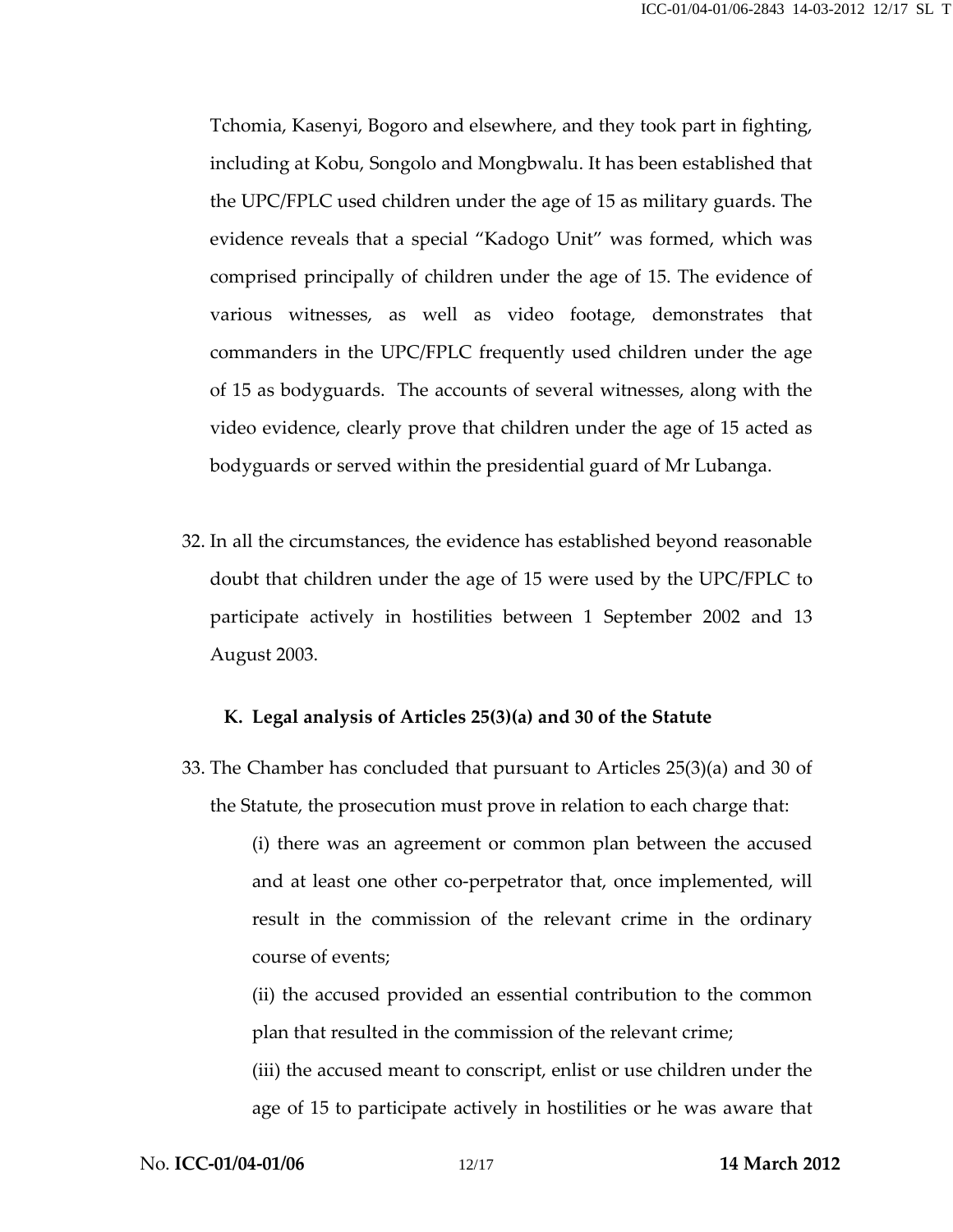by implementing the common plan these consequences "will occur in the ordinary course of events";

(iv) the accused was aware that he provided an essential contribution to the implementation of the common plan; and (v) the accused was aware of the factual circumstances that established the existence of an armed conflict and the link between these circumstances and his conduct.

## L. The facts relating to the individual criminal responsibility of Mr Thomas Lubanga

- 34. The evidence has confirmed that the accused and his co-perpetrators agreed to, and participated in, a common plan to build an army for the purpose of establishing and maintaining political and military control over Ituri. In the ordinary course of events, this resulted in the conscription and enlistment of boys and girls under the age of 15, and their use to participate actively in hostilities.
- 35. The Chamber has concluded that from late 2000 onwards Thomas Lubanga acted with his co-perpetrators, who included Floribert Kisembo, Bosco Ntaganda, Chief Kahwa, and commanders Tchaligonza, Bagonza and Kasangaki. Mr Lubanga's involvement with the soldiers (including young children) who were sent to Uganda for training is of significance. Although these events fall outside the period covered by the charges and are outwith the temporal jurisdiction of the Court, they provide evidence on the activities of this group, and they help establish the existence of the common plan before and throughout the period of the charges.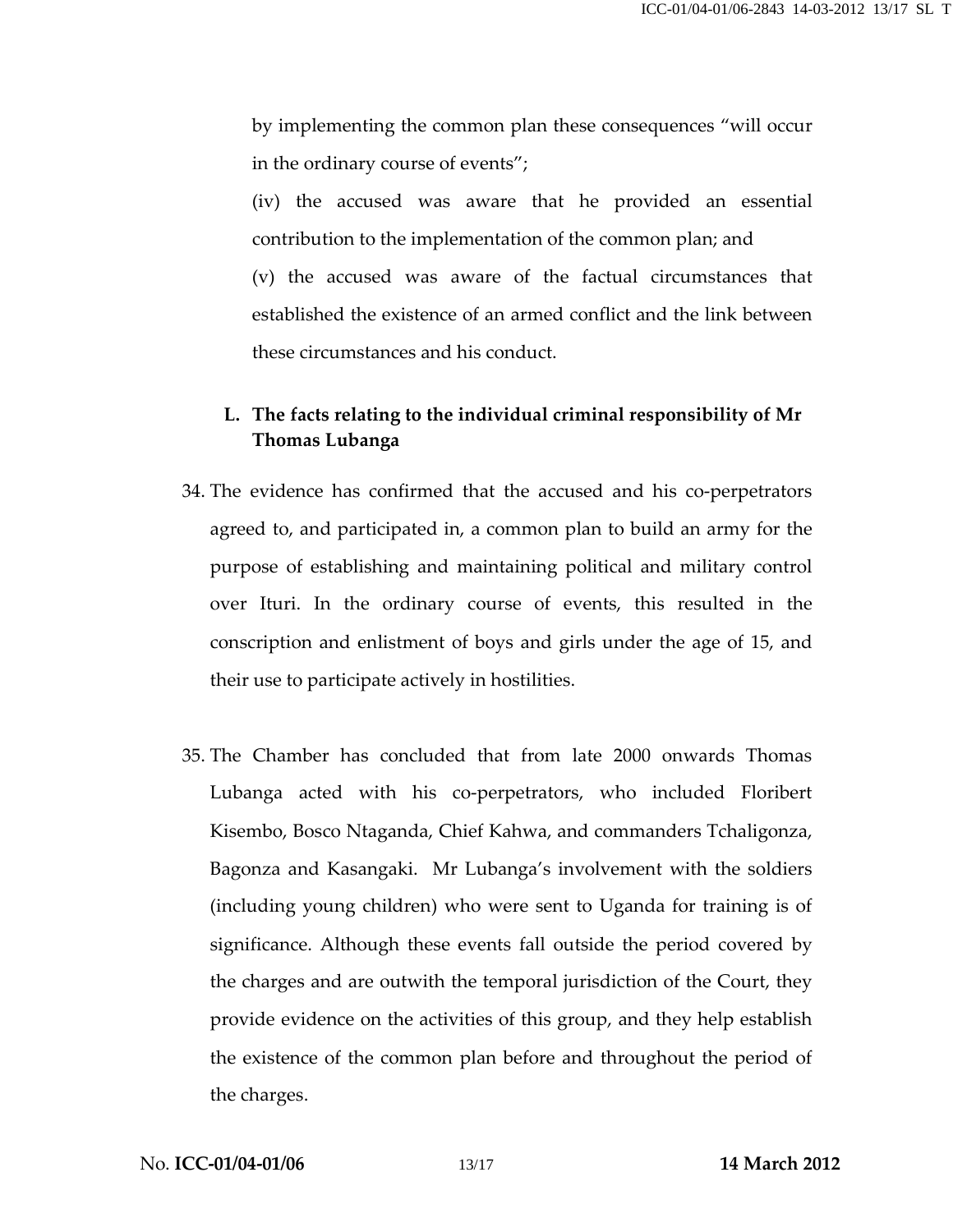- 36. The accused was in conflict with Mr Mbusa Nyamwisi and the Rassemblement Congolais pour la Démocratie - Mouvement de Libération ("RCD-ML") from at least April 2002, and he led a group that sought to bring about political change in Ituri, including the removal of Mr Mbusa Nyamwisi by force, if necessary. The accused remained in control, by delegated authority, whilst he was detained during the summer of 2002 and he sent Chief Kahwa and Mr Beiza to Rwanda to obtain arms. During that period, Floribert Kisembo, Bosco Ntaganda and Chief Kahwa, three of the accused's principal alleged co-perpetrators, were generally responsible for recruitment and training, which included girls and boys under the age of 15.
- 37. The accused and at least some of his co-perpetrators were involved in the takeover of Bunia in August 2002. Thomas Lubanga, as the highest authority within the UPC/FPLC, appointed Chief Kahwa, Floribert Kisembo and Bosco Ntaganda to senior positions within the UPC/FPLC. The evidence has established that during this period, the leaders of the UPC/FPLC, including Chief Kahwa, and Bosco Ntaganda, and Hema elders such as Eloy Mafuta, were active in mobilisation drives and recruitment campaigns in order to persuade Hema families to send their children to join the UPC/FPLC. Those children recruited before the formal creation of the FPLC were incorporated into that group and a number of military training camps were added to the original facility at Mandro. The Chamber has concluded that between 1 September 2002 and 13 August 2003, a significant number of high-ranking members of the UPC/FPLC and other personnel conducted a large-scale recruitment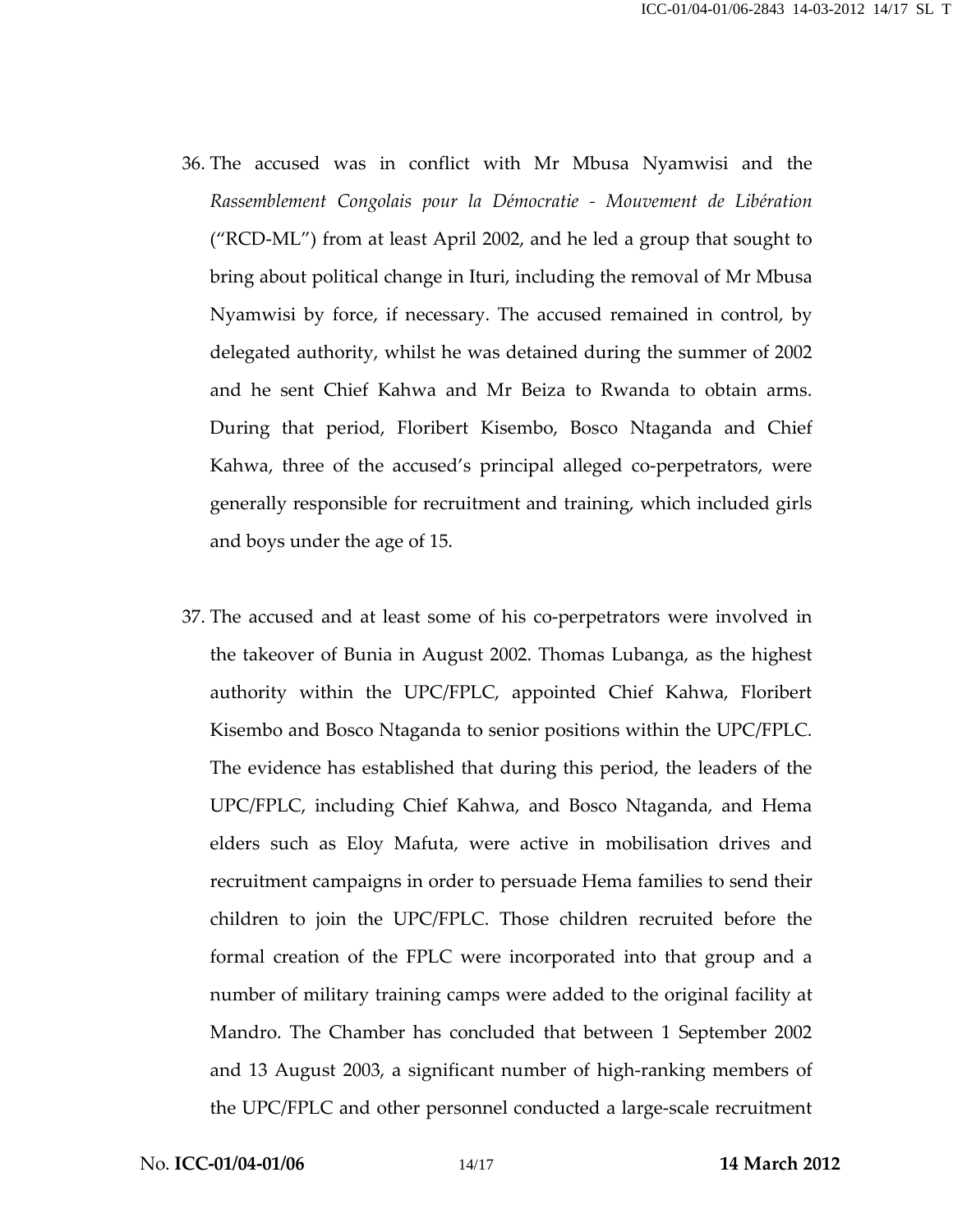exercise directed at young people, including children under the age of 15, on both voluntary and coercive bases.

- 38. The Chamber is satisfied beyond reasonable doubt that as a result of the implementation of the common plan to build an army for the purpose of establishing and maintaining political and military control over Ituri, boys and girls under the age of 15 were conscripted and enlisted into the UPC/FPLC between 1 September 2002 and 13 August 2003. Similarly, the Chamber is satisfied beyond reasonable doubt that the UPC/FPLC used children under the age of 15 to participate actively in hostilities including during battles. They were used, during the relevant period, as soldiers and as bodyguards for senior officials including the accused.
- 39. Thomas Lubanga was the President of the UPC/FPLC, and the evidence demonstrates that he was simultaneously the Commander-in-Chief of the army and its political leader. He exercised an overall coordinating role as regards the activities of the UPC/FPLC. He was informed, on a substantive and continuous basis, of the operations of the FPLC. He was involved in the planning of military operations, and he played a critical role in providing logistical support, including providing weapons, ammunition, food, uniforms, military rations and other general supplies to the FPLC troops. He was closely involved in making decisions on recruitment policy and he actively supported recruitment initiatives, for instance by giving speeches to the local population and the recruits. In his speech at the Rwampara military camp, he encouraged children including those under the age of 15 years, to join the army and to provide security for the populace once deployed in the field after their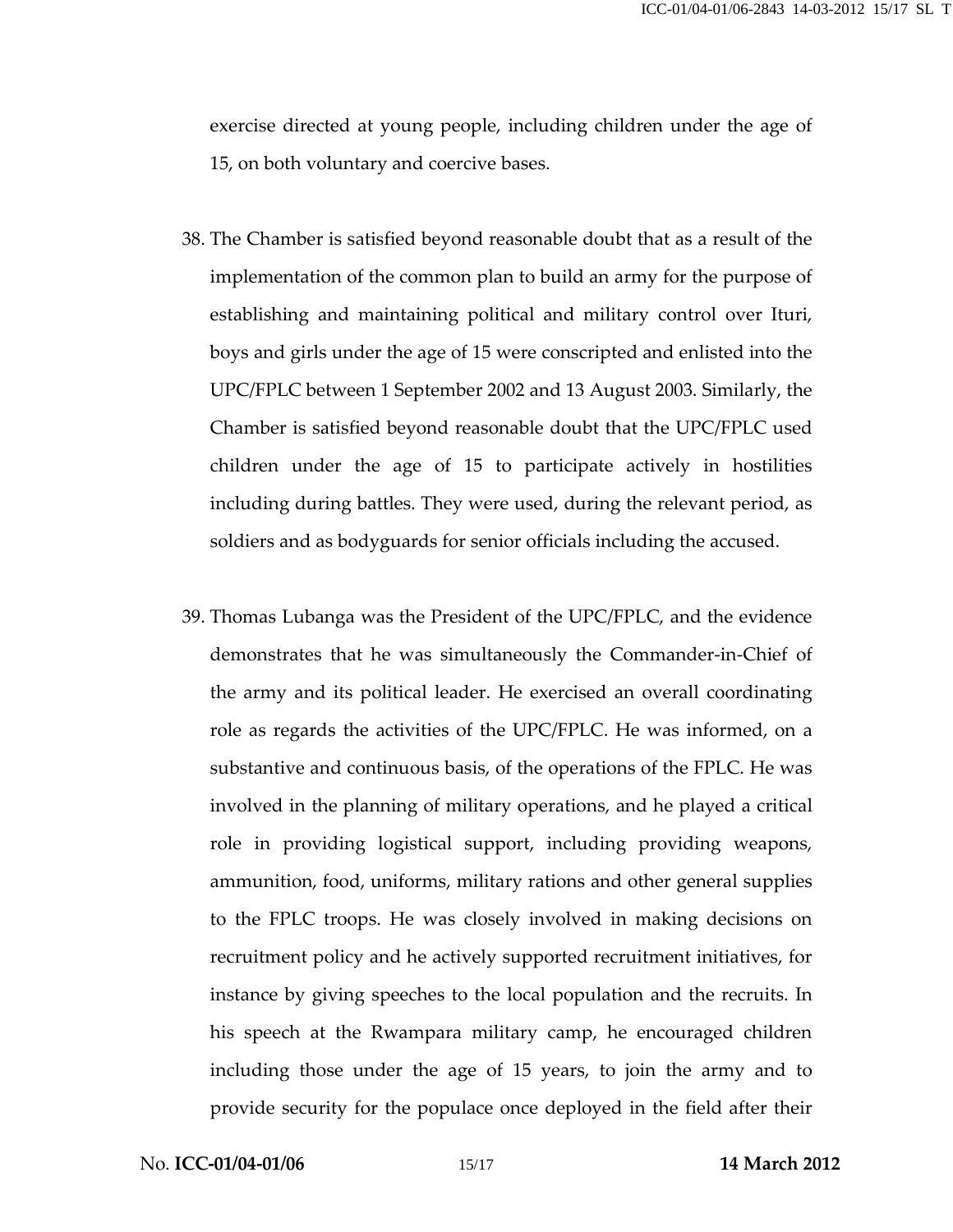military training. Furthermore, he personally used children below the age of 15 amongst his bodyguards and he regularly saw guards of other UPC/FPLC staff members who were below the age of 15. The Chamber has concluded that these contributions by Thomas Lubanga, taken together, were essential to a common plan that resulted in the conscription and enlistment of girls and boys below the age of 15 into the UPC/FPLC and their use to actively participate in hostilities.

40. The Chamber is satisfied beyond reasonable doubt, as set out above, that Thomas Lubanga acted with the intent and knowledge necessary to establish the charges (the mental element required by Article 30). He was aware of the factual circumstances that established the existence of the armed conflict. Furthermore, he was aware of the nexus between the said circumstances and his own conduct, which resulted in the conscription, enlistment and use of children below the age of 15 to participate actively in hostilities.

### M. Conclusion of the Chamber

- 41. Although Judges Odio Benito and Fulford have written separate and dissenting opinions on particular discrete issues, the Chamber has reached its decision unanimously.
- 42. The Chamber concludes that the prosecution has proved beyond reasonable doubt that Mr Thomas Lubanga Dyilo is guilty of the crimes of conscripting and enlisting children under the age of fifteen years into the FPLC and using them to participate actively in hostilities within the